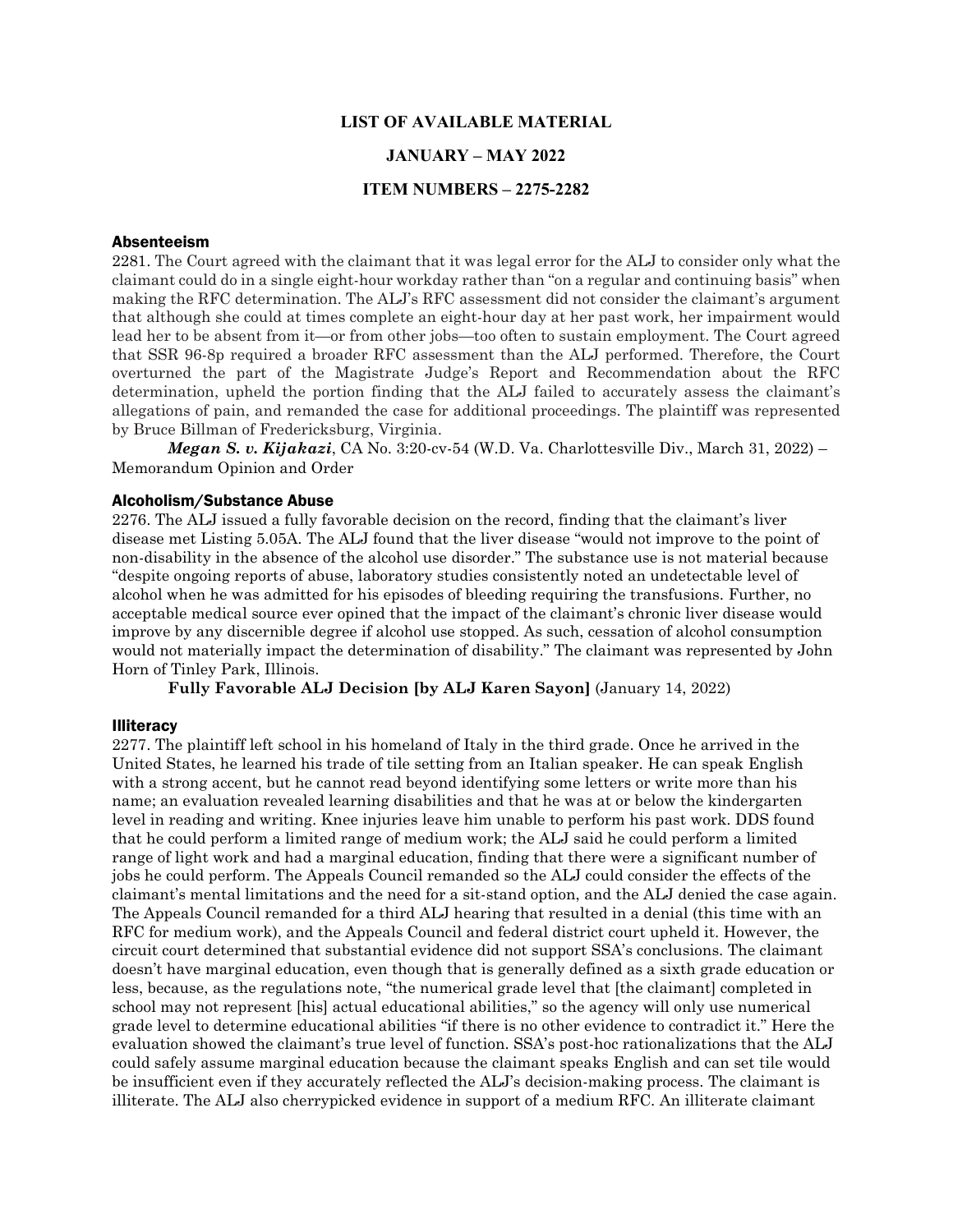aged 50-54 (as the plaintiff was at his alleged onset date) who is limited to light work would be found disabled on the grids, and the case was remanded solely for the award of benefits. The plaintiff was represented in federal court by George Piemonte of Charlotte, North Carolina.

*Bilotta v. Saul*, No. 19-2277 (4th Cir., March 10, 2021) – Unpublished Opinion

# Mental Impairments

2279. The Court found that the ALJ erred in making findings on the B criteria in the mental health listings when the ALJ noted that the claimant declined to go to behavioral health treatment and underwent the "conservative" treatment of medication and occasional counseling. The ALJ did not take testimony about the claimant's reasons for not undergoing additional treatment (such as a lack of insurance and transportation) and did not follow SSR 16-3p. The ALJ did not define what she meant by "conservative treatment" and used "her own subjective notions" to reach her decision. The ALJ also did not fully consider the claimant's neuropathy, intellectual disability (including a full scale IQ of 62), hearing impairment, and panic attacks and did not provide a "logical bridge" between her recitation of the claimant's medical records and her decision to discount them. Therefore, remand for additional proceedings is necessary. The plaintiff was represented by John Horn of Tinley Park, Illinois.

*Grubich v. Kijakazi*, No. 2:20-CV-375 JEM (N.D. Ind., Hammond Div.) – Opinion and Order

2282. The ALJ decision twice noted that the claimant had been diagnosed with PTSD (including by a doctor who described it as "chronic" and "severe") but did not otherwise mention or assess that impairment. The Court found that this was legal error, citing precedent that merely mentioning an impairment when determining RFC is insufficient: ALJs must "actually consider" impairments. The Court rejected the defendant's argument that doctors upon whose opinions the ALJ relied considered the PTSD and therefore the ALJ had properly considered the impairment. The ALJ, not a doctor or someone else, must "actually consider" the impairment in making the RFC determination. For this reason, the case is remanded for additional proceedings, with instructions to the Commissioner to also properly assess and analyze several other issues as well. The claimant was represented by John Horn of Tinley Park, Illinois.

*Steven M. v. Kijakazi,* Case No. 20 c 4003 (N.D. Ill., E.Div., February 9, 2022) – Memorandum Opinion and Order

## Remand v. Reversal

2275. The plaintiff had been receiving disability benefits before she had a Continuing Disability Review that found medical improvement. She appealed and the ALJ upheld the termination, as did the Appeals Council. However, when the case was brought to federal court, attorneys for SSA did not oppose any of the plaintiff's arguments and agreed she should receive summary judgment. The only question remaining for the court was whether to remand for additional proceedings or solely for the award of benefits. It took SSA six months to file its answer and certified administrative record for the case, and after that was done and the plaintiff motioned for summary judgment, SSA requested and was given four extensions to respond to it. The court stated on granting the fourth extension that no more would be granted. SSA did not respond by the new deadline, and the plaintiff eventually moved for default judgment. At this point, SSA filed a motion agreeing with the plaintiff's arguments but requesting summary judgment with a remand for additional proceedings rather than default judgment be granted. Plaintiff did not oppose summary judgment, but "maintains her position that the remedy to which she is entitled is remand for an award of benefit." The Court agreed with the plaintiff. Given that SSA conceded to all the plaintiff's arguments, the latter two of the Garrison factors for award are met: "the ALJ has failed to provide legally sufficient reasons for rejecting evidence, [and] if the improperly discredited evidence were credited as true, the ALJ would be required to find the claimant disabled on remand." The first Garrison factor, if the record has "been fully developed and further administrative proceedings would serve no useful purpose," is also satisfied. Although SSA stated that the record was not fully developed, it did not say what evidence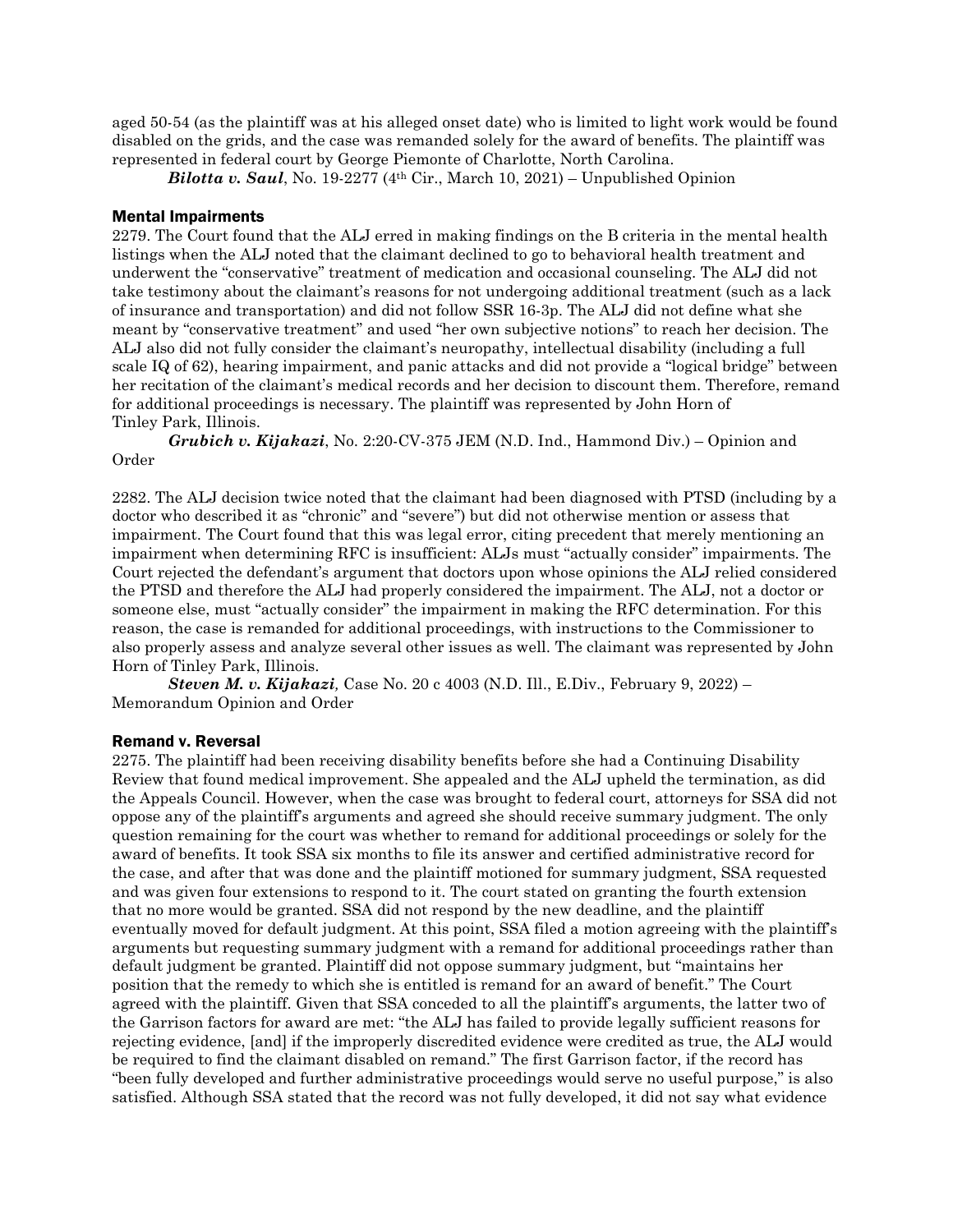was missing or what point additional proceedings would serve. Finally, the Court noted that "the government fails to account for its own inequitable conduct, unnecessarily delaying resolution of this case for years when, in the end, the government concedes that the ALJ erred on at least five grounds and that Plaintiff is entitled to summary judgment. In light of the government's concessions of the ALJ's errors, the government could have agreed to settle this case at any time and spared Plaintiff the hardship and consequence of unnecessary delay. The government did not do so. Instead, Plaintiff has now waited for nearly four years for a correction to the ALJ's errant termination of her benefits. The government's inequitable conduct further strengthens Plaintiff's case for an award of benefits." The plaintiff was represented by Steven Weiss of Bay Area Legal Services, Oakland, California.

*Ramsey v. Saul*, Case No. 20-cv-05956-EMC (N.D.Cal., January 4, 2022) – Order Granting Plaintiff's Motion for Summary Judgment and Denying Plaintiff's Motion for Default Judgment

## Residual Functional Capacity

2280. The claimant appealed her denial to federal court and shortly thereafter, filed a new claim. The medical consultant at the initial level adopted the ALJ's RFC from the first claim, applying Acquiescence Ruling (AR) 98-4(6) (*Drummond*). However, the medical consultant at the reconsideration level determined that the ALJ's RFC should not be adopted because that claim was still pending in federal district court. She instead issued RFC findings including that the claimant was able to lift 10 pounds occasionally and frequently, could stand and/or walk for two hours of a work day, and could sit for six hours of a work day. The claimant was 60 at her ALJ hearing on the new claim. The ALJ adopted the prior ALJ's RFC and denied the claim. The ALJ said she was applying *Drummond*. However, *Drummond* had already been clarified by *Earley*, which requires a "fresh look" at the evidence, when the ALJ issued her decision. The Commissioner argued that the ALJ did provide the "fresh look" even though she cited *Drummond* and not *Earley* and there was at most harmless error. However, the ALJ used the identical RFC of the first ALJ and stated that she was "bound" by *Drummond* to follow the first ALJ's decision. The Court did not find this error harmless, and remanded the case for additional proceedings. The claimant was represented by Margolius, Margolius & Associates of Cleveland and Columbus, Ohio.

*Barnard v. Commissioner of Social Security*, Case No. 1:20-CV-01711-JDG (N.D. Ohio, E.Div., September 2, 2021) – Memorandum of Opinion and Order

## SSI: Disabled Children

2278. This claim was filed on behalf of J.B., an adolescent whose SSI claim was denied on the grounds that her severe mental and visual impairments did not meet listings and did not cause marked impairments in any domains of functioning. The ALJ gave more weight to the opinion of J.B.'s school case manager and state agency examiners, and less weight to her teacher, therapist, and consultative psychological examiner. The ALJ disregarded two IQ tests that would have met listing 112.05: one from when J.B. was in third grade because it was administered before the period at issue, and one from sixth grade because there were indications of low effort and because J.B. participated in activities like choir. The Court held that since the ALJ properly found that J.B. had borderline intellectual functioning and not significantly subaverage intellectual functioning, she would not have met listing 112.05 even had the IQ test scores been properly credited. However, the Court found that the ALJ mis-weighed opinion evidence: the teacher and therapist provided opinions after the state agency reviewer evaluated the case, and the ALJ did not explain why the earlier opinions deserved more weight despite this deficiency in the record the state agency reviewed. The ALJ's decision about what weight to give the various opinions is not supported by substantial evidence, and as that determination is "inextricably bound up with the ALJ's findings as to the limitations of the various functional domains," those findings are also not supported by substantial evidence. The case was remanded for additional proceedings. The claimant was represented by Margolius, Margolius & Associates of Cleveland and Columbus, Ohio.

*Crutchfield v. Commissioner of Social Security*, Case No. 1:20-CV-00572 (N.D. Ohio, E.Div., September 30, 2021) – Memorandum Opinion and Order